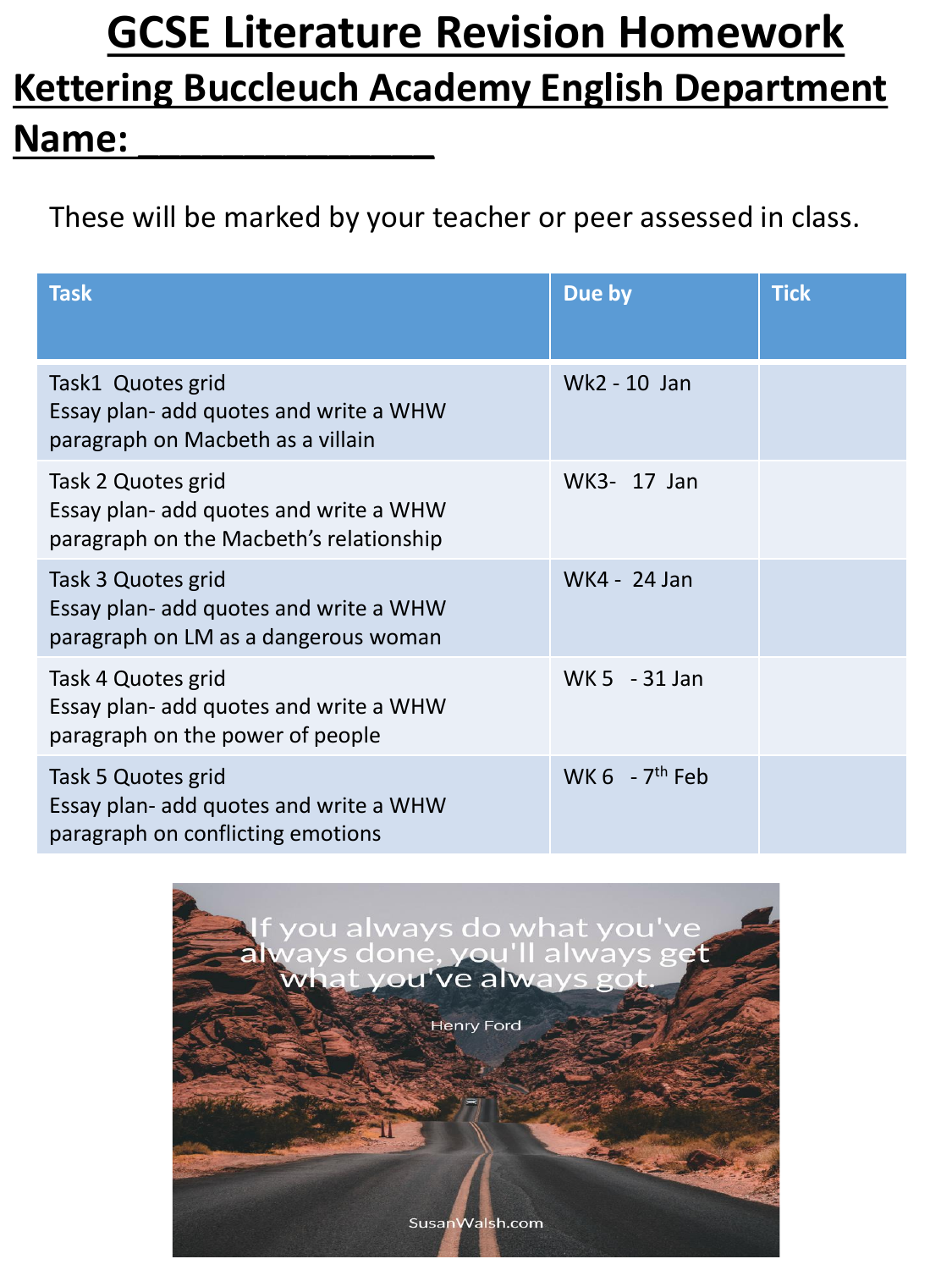| Analyse the impact of a writer's methods: WHAT? HOW? WHY?<br>I- MY MODEL: Where is the WHAT? HOW? WHY? |                                                                                                                                                                                       |                                                                                                    |
|--------------------------------------------------------------------------------------------------------|---------------------------------------------------------------------------------------------------------------------------------------------------------------------------------------|----------------------------------------------------------------------------------------------------|
|                                                                                                        |                                                                                                                                                                                       |                                                                                                    |
| Here, it starts to<br>ANALYSE and pick<br>apart word choice<br>and impact                              | The adjective 'solitary' implies he is introverted and<br>unsociable. Which, if readers hadn't been shown how<br>mean he was, might feel sorry for him.                               | and alone<br><b>HOW? Adjective+</b><br>quotation = 'solitary'<br>and analysis /impact<br>on reader |
| Here we are<br>moving into:<br>inference as well<br>with the blue font.                                | Furthermore, it evokes the sense he is quite closed as<br>a person since oysters are tough to crack. However,<br>Dickens hints at a positive hidden depth to Scrooge as               | HOW? WHAT? and<br><b>WHY? Analysing</b>                                                            |
| Ends with more<br>analysis on the<br>connotations of an<br>alternative on an<br>oyster's qualities     | readers may connote that an 'oyster' often contains a<br>valuable pearl, symbolising Scrooge has a hidden<br>worth we are yet to experience, which is a more<br>balanced view of him. | connotations of<br>oyster from a<br>different angle.                                               |

## How to use this booklet

Remember, if you want to improve **you need to do something different , extra than before, otherwise you continue to do the same thing.**

This booklet has been designed to give you extra practise for the Lit texts. Doing these will help make you better at answering the Qs and help you revise skills and knowledge for these.

#### • **YOU MUST COMPLETE THE QUOTE GRID, QUOTATION PLAN AND THE WHW PARAGRAPH EACH WEEK: THIS IS NOT OPTIONAL**

- **Each activity is about 15minutes**
- You will need a pen and highlighters.
- You will need a copy of the Lit text Poetry Anthology, Macbeth or ACC or quotations from them.
- Use the WHW as a model above to help you with ingredients of what to write about.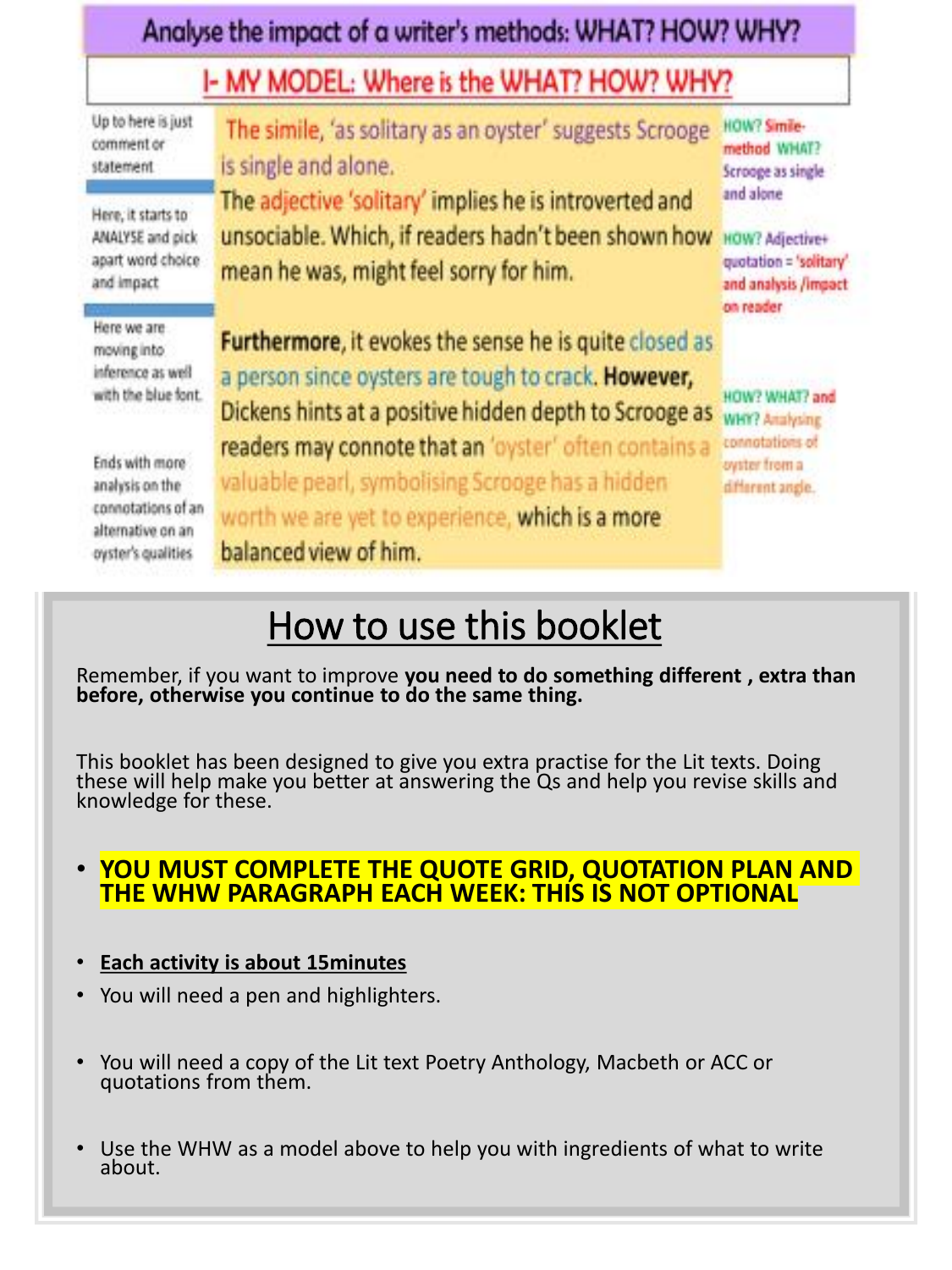## TASK 1 Learn these quotes to be tested in class. Cover it up and write from memory twice more please.

| Quote                                                                     | <b>Cover and write</b> | <b>Cover and write</b> |
|---------------------------------------------------------------------------|------------------------|------------------------|
| Witches: fair is foul and<br>foul is fair A1 sc 1                         |                        |                        |
| Sergeant: As cannons over<br>charged with double cracks<br>A1 sc 2        |                        |                        |
| LM: Too full of the milk of<br>human kindness<br>A1 sc5                   |                        |                        |
| LM: Look like the innocent<br>flower/but be the serpent<br>under't A1 sc5 |                        |                        |
| And dashed the brains out<br>had I so sworn it A1 sc7                     |                        |                        |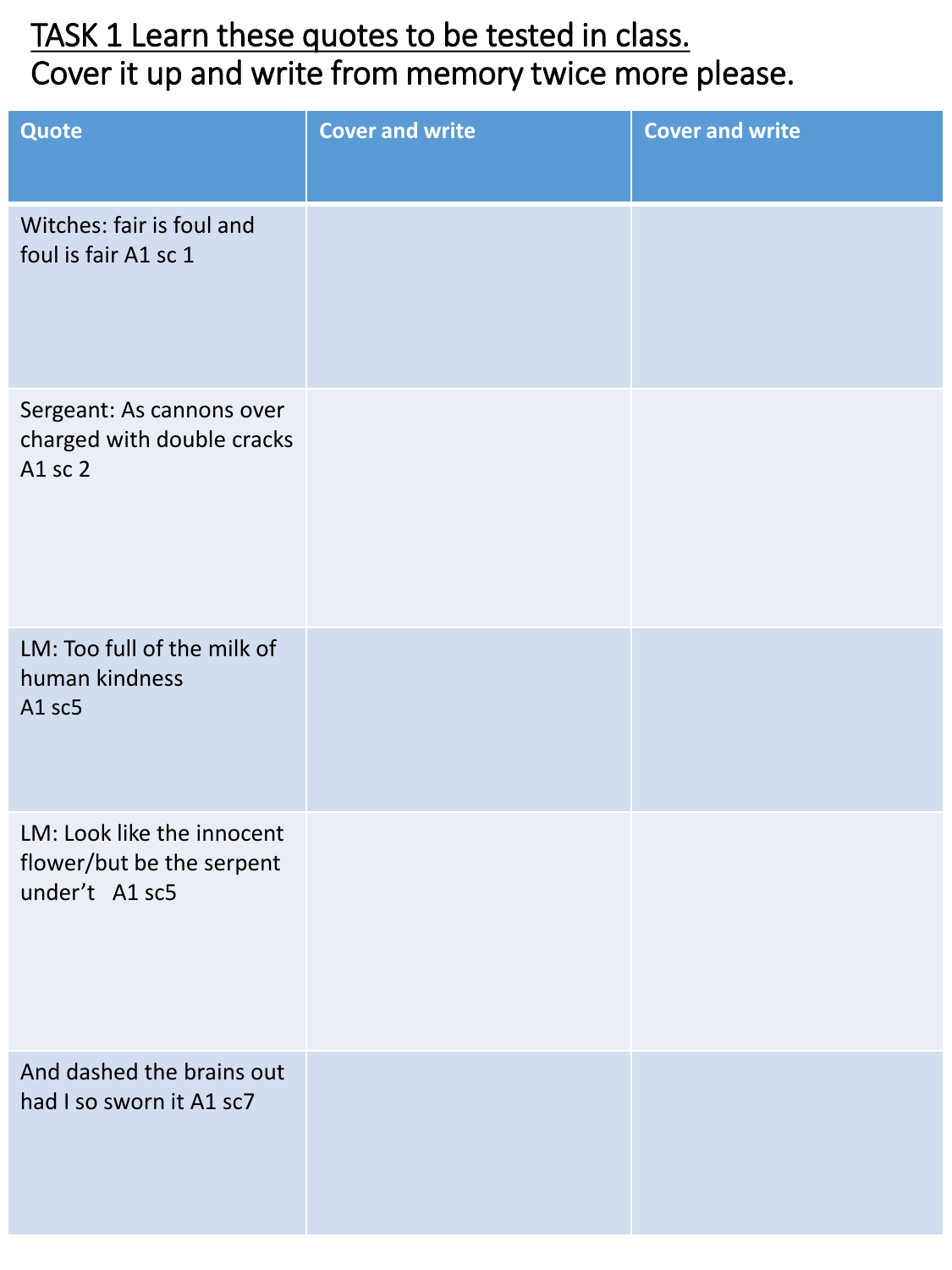#### **LITERATURE TASK WK1**

- $\Box$  Plan the essay with these 5 arguments
- ❑ Add quotation**s** to support each argument
- ❑ Write up one point using WHW analysing methods

1. Easily tempted and convinced by supernatural forces outside his own thinking supernatural forces outside ins own timiking<br>and moral code 2.Shakespeare presents Macbeth as a man

weakened by his hamartia: ambition

**How does Shakespeare present Macbeth as a villain?**

\_\_\_\_\_\_\_\_\_\_\_\_\_\_\_\_\_\_\_\_\_\_\_\_\_\_\_\_\_\_\_\_\_\_\_\_\_\_\_\_\_\_\_\_\_\_\_\_\_\_\_\_\_\_\_\_\_

\_\_\_\_\_\_\_\_\_\_\_\_\_\_\_\_\_\_\_\_\_\_\_\_\_\_\_\_\_\_\_\_\_\_\_\_\_\_\_\_\_\_\_\_\_\_\_\_\_\_\_\_\_\_\_\_\_

\_\_\_\_\_\_\_\_\_\_\_\_\_\_\_\_\_\_\_\_\_\_\_\_\_\_\_\_\_\_\_\_\_\_\_\_\_\_\_\_\_\_\_\_\_\_\_\_\_\_\_\_\_\_\_\_\_

\_\_\_\_\_\_\_\_\_\_\_\_\_\_\_\_\_\_\_\_\_\_\_\_\_\_\_\_\_\_\_\_\_\_\_\_\_\_\_\_\_\_\_\_\_\_\_\_\_\_\_\_\_\_\_\_\_

\_\_\_\_\_\_\_\_\_\_\_\_\_\_\_\_\_\_\_\_\_\_\_\_\_\_\_\_\_\_\_\_\_\_\_\_\_\_\_\_\_\_\_\_\_\_\_\_\_\_\_\_\_\_\_\_\_

\_\_\_\_\_\_\_\_\_\_\_\_\_\_\_\_\_\_\_\_\_\_\_\_\_\_\_\_\_\_\_\_\_\_\_\_\_\_\_\_\_\_\_\_\_\_\_\_\_\_\_\_\_\_\_\_\_

\_\_\_\_\_\_\_\_\_\_\_\_\_\_\_\_\_\_\_\_\_\_\_\_\_\_\_\_\_\_\_\_\_\_\_\_\_\_\_\_\_\_\_\_\_\_\_\_\_\_\_\_\_\_\_\_\_

\_\_\_\_\_\_\_\_\_\_\_\_\_\_\_\_\_\_\_\_\_\_\_\_\_\_\_\_\_\_\_\_\_\_\_\_\_\_\_\_\_\_\_\_\_\_\_\_\_\_\_\_\_\_\_\_\_

\_\_\_\_\_\_\_\_\_\_\_\_\_\_\_\_\_\_\_\_\_\_\_\_\_\_\_\_\_\_\_\_\_\_\_\_\_\_\_\_\_\_\_\_\_\_\_\_\_\_\_\_\_\_\_\_\_

\_\_\_\_\_\_\_\_\_\_\_\_\_\_\_\_\_\_\_\_\_\_\_\_\_\_\_\_\_\_\_\_\_\_\_\_\_\_\_\_\_\_\_\_\_\_\_\_\_\_\_\_\_\_\_\_\_

\_\_\_\_\_\_\_\_\_\_\_\_\_\_\_\_\_\_\_\_\_\_\_\_\_\_\_\_\_\_\_\_\_\_\_\_\_\_\_\_\_\_\_\_\_\_\_\_\_\_\_\_\_\_\_\_\_

\_\_\_\_\_\_\_\_\_\_\_\_\_\_\_\_\_\_\_\_\_\_\_\_\_\_\_\_\_\_\_\_\_\_\_\_\_\_\_\_\_\_\_\_\_\_\_\_\_\_\_\_\_\_\_\_\_

\_\_\_\_\_\_\_\_\_\_\_\_\_\_\_\_\_\_\_\_\_\_\_\_\_\_\_\_\_\_\_\_\_\_\_\_\_\_\_\_\_\_\_\_\_\_\_\_\_\_\_\_\_\_\_\_\_

\_\_\_\_\_\_\_\_\_\_\_\_\_\_\_\_\_\_\_\_\_\_\_\_\_\_\_\_\_\_\_\_\_\_\_\_\_\_\_\_\_\_\_\_\_\_\_\_\_\_\_\_\_\_\_\_\_

\_\_\_\_\_\_\_\_\_\_\_\_\_\_\_\_\_\_\_\_\_\_\_\_\_\_\_\_\_\_\_\_\_\_\_\_\_\_\_\_\_\_\_\_\_\_\_\_\_\_\_\_\_\_\_\_\_

\_\_\_\_\_\_\_\_\_\_\_\_\_\_\_\_\_\_\_\_\_\_\_\_\_\_\_\_\_\_\_\_\_\_\_\_\_\_\_\_\_\_\_\_\_\_\_\_\_\_\_\_\_\_\_\_\_

3. He listens to his wife which leads to his downfall

4. Shakespeare contrasts Macbeth with loyal Macduff who is a strong force for good and restores the natural order

#### WHWparagraph\_\_\_\_\_\_\_\_\_\_\_\_\_\_\_\_\_\_\_\_\_\_\_\_\_\_\_\_\_\_\_\_\_\_\_\_\_\_\_\_\_\_\_\_

5.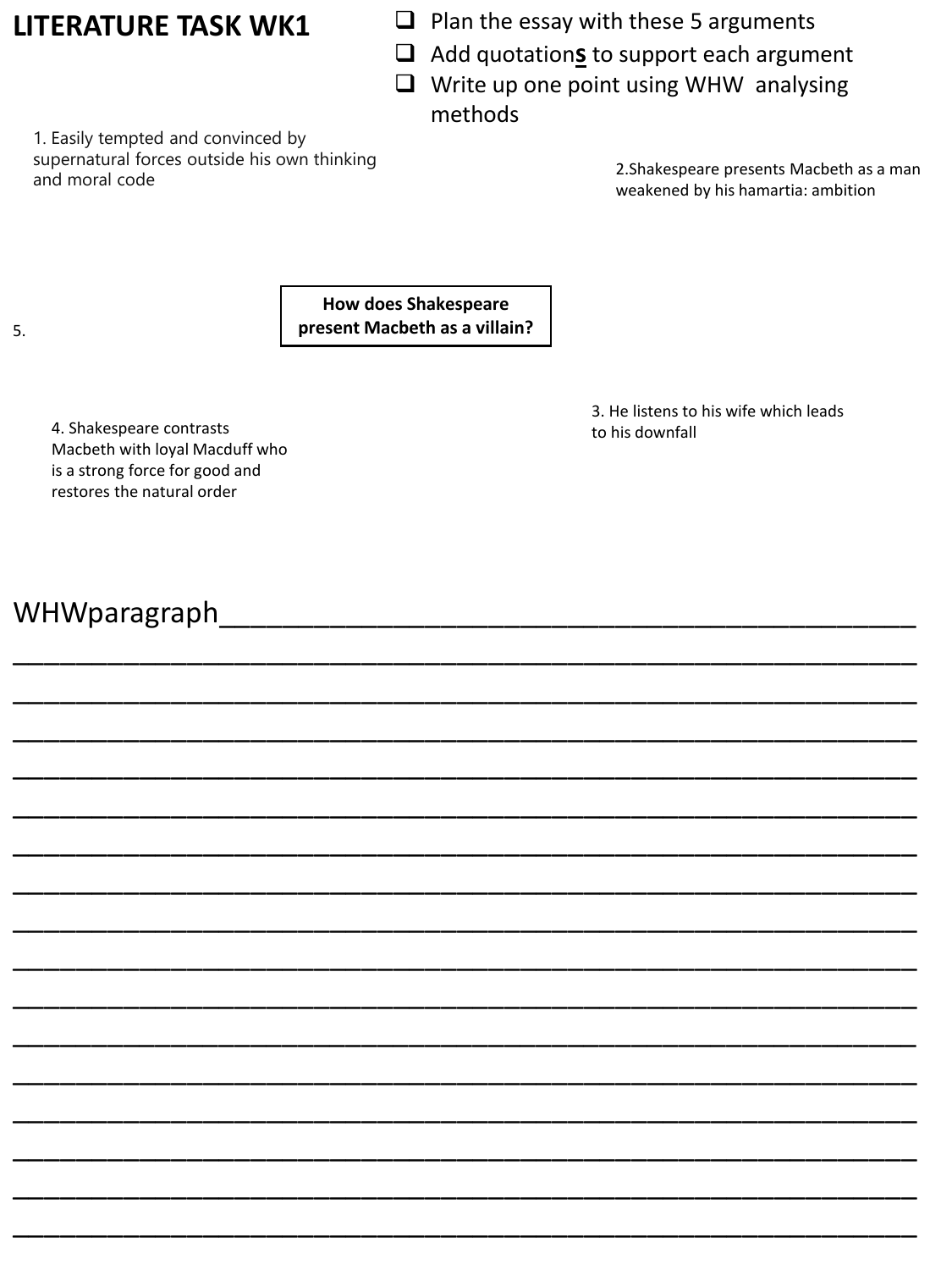## TASK 2 Learn these quotes to be tested in class. Cover it up and write from memory twice more please.

| Quote                                                                                             | <b>Cover and write</b> | <b>Cover and write</b> |
|---------------------------------------------------------------------------------------------------|------------------------|------------------------|
| Macbeth: Amen/Stuck in<br>my throat Act 2 sc2                                                     |                        |                        |
| Old Man:A falcon,<br>towering in her pridewas<br>by a mousing owl hawked<br>at and killed A2 sc 4 |                        |                        |
| M-founded as the<br>rocknow I am cabined,<br>cribbed, confined A3 sc 4                            |                        |                        |
| Out damned spot! A5 sc 1                                                                          |                        |                        |
| This dead butcher and his<br>fiend like Queen A5 sc 8                                             |                        |                        |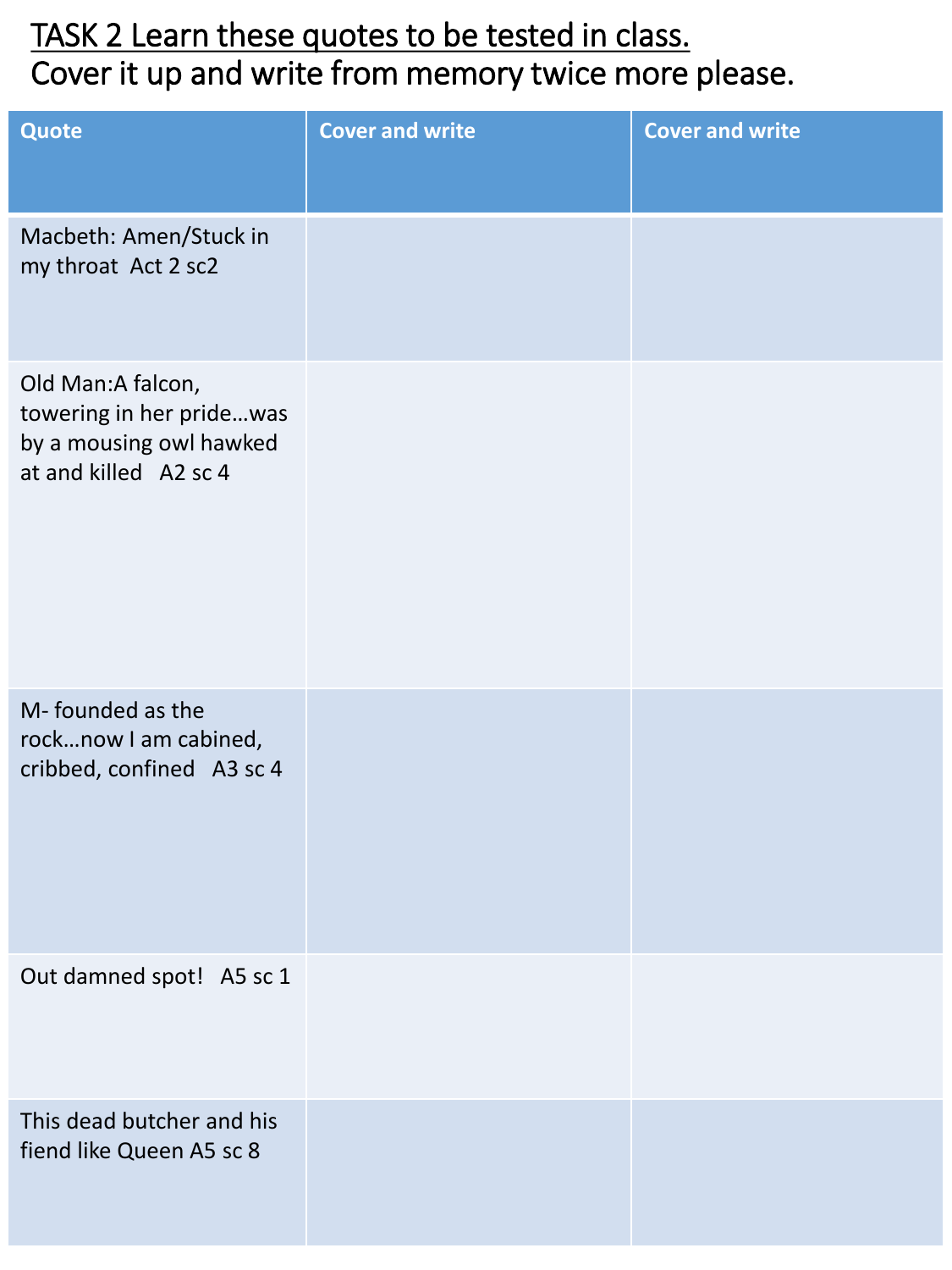- **LITERATURE TASK WK2** ❑ Plan the essay with these 5 arguments
	- ❑ Add quotation**s** to support each argument
	- ❑ Write up one point using WHW analysing methods

1. At start seem to be together aiming towards the same goal: royalty 2.Macbeth is unsure about the

murder plan and Lady Macbeth dominates him and persuades him to continue

5. LM is consumed by guilt and kills herself leaving Macbeth alone to consider that his actions were pointless **How does Shakespeare present the Macbeths' relationship?**

4. Macbeth is presented to act very out of character at the banquet consumed by guilt he sees the ghost of Banquo and Lady Macbeth has to calm guests down and cover up what is happening

WHWparagraph\_\_\_\_\_\_\_\_\_\_\_\_\_\_\_\_\_\_\_\_\_\_\_\_\_\_\_\_\_\_\_\_\_\_\_\_\_\_\_\_\_\_\_\_

\_\_\_\_\_\_\_\_\_\_\_\_\_\_\_\_\_\_\_\_\_\_\_\_\_\_\_\_\_\_\_\_\_\_\_\_\_\_\_\_\_\_\_\_\_\_\_\_\_\_\_\_\_\_\_\_\_

\_\_\_\_\_\_\_\_\_\_\_\_\_\_\_\_\_\_\_\_\_\_\_\_\_\_\_\_\_\_\_\_\_\_\_\_\_\_\_\_\_\_\_\_\_\_\_\_\_\_\_\_\_\_\_\_\_

\_\_\_\_\_\_\_\_\_\_\_\_\_\_\_\_\_\_\_\_\_\_\_\_\_\_\_\_\_\_\_\_\_\_\_\_\_\_\_\_\_\_\_\_\_\_\_\_\_\_\_\_\_\_\_\_\_

\_\_\_\_\_\_\_\_\_\_\_\_\_\_\_\_\_\_\_\_\_\_\_\_\_\_\_\_\_\_\_\_\_\_\_\_\_\_\_\_\_\_\_\_\_\_\_\_\_\_\_\_\_\_\_\_\_

\_\_\_\_\_\_\_\_\_\_\_\_\_\_\_\_\_\_\_\_\_\_\_\_\_\_\_\_\_\_\_\_\_\_\_\_\_\_\_\_\_\_\_\_\_\_\_\_\_\_\_\_\_\_\_\_\_

\_\_\_\_\_\_\_\_\_\_\_\_\_\_\_\_\_\_\_\_\_\_\_\_\_\_\_\_\_\_\_\_\_\_\_\_\_\_\_\_\_\_\_\_\_\_\_\_\_\_\_\_\_\_\_\_\_

\_\_\_\_\_\_\_\_\_\_\_\_\_\_\_\_\_\_\_\_\_\_\_\_\_\_\_\_\_\_\_\_\_\_\_\_\_\_\_\_\_\_\_\_\_\_\_\_\_\_\_\_\_\_\_\_\_

\_\_\_\_\_\_\_\_\_\_\_\_\_\_\_\_\_\_\_\_\_\_\_\_\_\_\_\_\_\_\_\_\_\_\_\_\_\_\_\_\_\_\_\_\_\_\_\_\_\_\_\_\_\_\_\_\_

\_\_\_\_\_\_\_\_\_\_\_\_\_\_\_\_\_\_\_\_\_\_\_\_\_\_\_\_\_\_\_\_\_\_\_\_\_\_\_\_\_\_\_\_\_\_\_\_\_\_\_\_\_\_\_\_\_

\_\_\_\_\_\_\_\_\_\_\_\_\_\_\_\_\_\_\_\_\_\_\_\_\_\_\_\_\_\_\_\_\_\_\_\_\_\_\_\_\_\_\_\_\_\_\_\_\_\_\_\_\_\_\_\_\_

\_\_\_\_\_\_\_\_\_\_\_\_\_\_\_\_\_\_\_\_\_\_\_\_\_\_\_\_\_\_\_\_\_\_\_\_\_\_\_\_\_\_\_\_\_\_\_\_\_\_\_\_\_\_\_\_\_

\_\_\_\_\_\_\_\_\_\_\_\_\_\_\_\_\_\_\_\_\_\_\_\_\_\_\_\_\_\_\_\_\_\_\_\_\_\_\_\_\_\_\_\_\_\_\_\_\_\_\_\_\_\_\_\_\_

\_\_\_\_\_\_\_\_\_\_\_\_\_\_\_\_\_\_\_\_\_\_\_\_\_\_\_\_\_\_\_\_\_\_\_\_\_\_\_\_\_\_\_\_\_\_\_\_\_\_\_\_\_\_\_\_\_

\_\_\_\_\_\_\_\_\_\_\_\_\_\_\_\_\_\_\_\_\_\_\_\_\_\_\_\_\_\_\_\_\_\_\_\_\_\_\_\_\_\_\_\_\_\_\_\_\_\_\_\_\_\_\_\_\_

\_\_\_\_\_\_\_\_\_\_\_\_\_\_\_\_\_\_\_\_\_\_\_\_\_\_\_\_\_\_\_\_\_\_\_\_\_\_\_\_\_\_\_\_\_\_\_\_\_\_\_\_\_\_\_\_\_

\_\_\_\_\_\_\_\_\_\_\_\_\_\_\_\_\_\_\_\_\_\_\_\_\_\_\_\_\_\_\_\_\_\_\_\_\_\_\_\_\_\_\_\_\_\_\_\_\_\_\_\_\_\_\_\_\_

3. Out of paranoia, Macbeth has Banquo killed but LM does not know this, implying they are not as close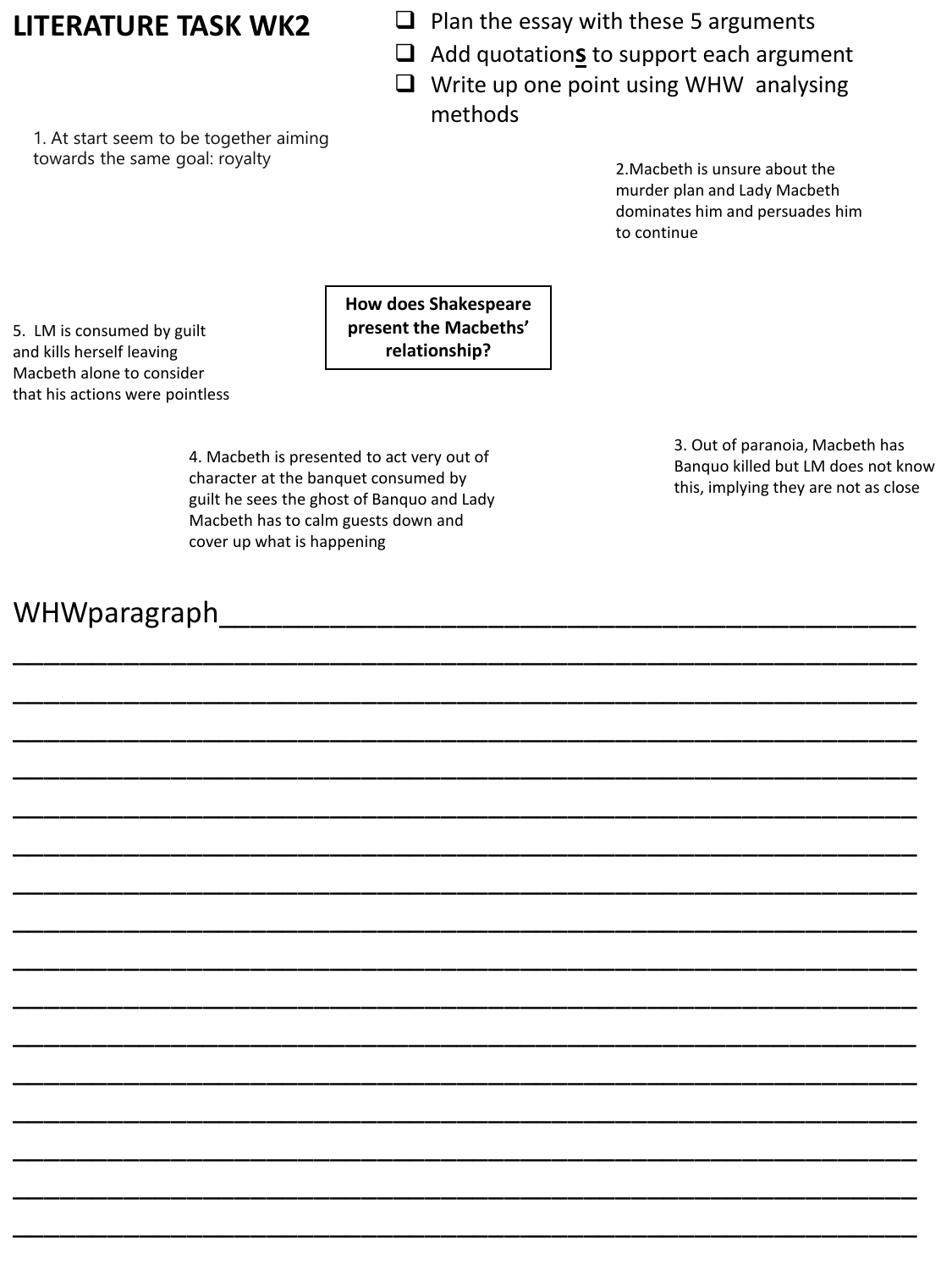## TASK 3 Learn these quotes to be tested in class. Cover it up and write from memory twice more please.

| <b>Quote</b>                                                                                      | <b>Cover and write</b> | <b>Cover and write</b> |
|---------------------------------------------------------------------------------------------------|------------------------|------------------------|
|                                                                                                   |                        |                        |
| Macbeth: Amen/Stuck in<br>my throat Act 2 sc2                                                     |                        |                        |
| Old Man:A falcon,<br>towering in her pridewas<br>by a mousing owl hawked<br>at and killed A2 sc 4 |                        |                        |
| Sergeant: As cannons over<br>charged with double cracks<br>A1 sc 2                                |                        |                        |
| LM: Too full of the milk of<br>human kindness<br>A1 sc5                                           |                        |                        |
| This dead butcher and his<br>fiend like Queen A5 sc 8                                             |                        |                        |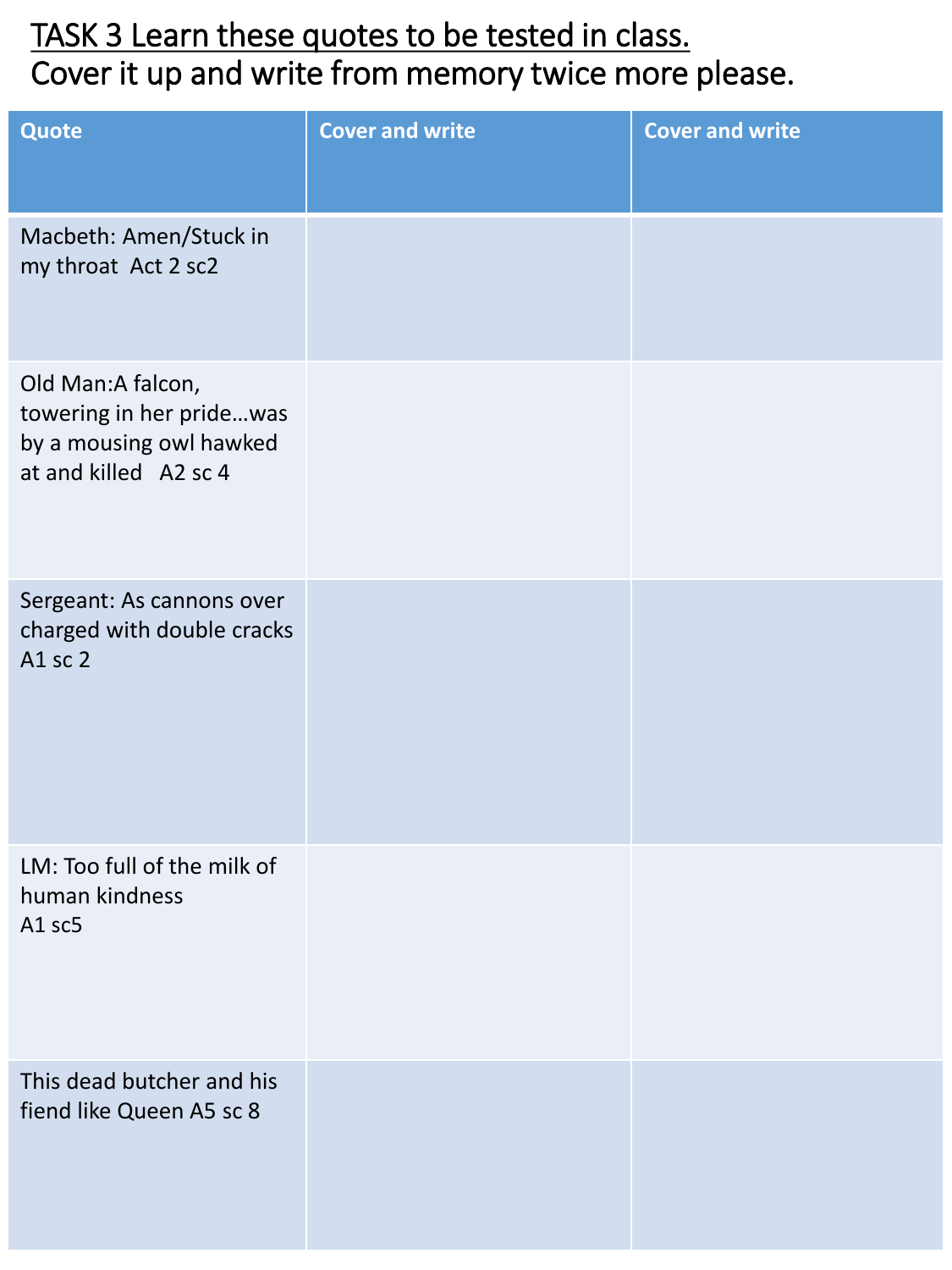#### **LITERATURE TASK 3**

1.Lady Macbeth wants to renounce her gender to ensure she can complete the plan

- $\Box$  Plan the essay with these 5 arguments
- ❑ Add quotation**s** to support each argument
- ❑ Write up one point using WHW analysing methods

2.Lady Macbeth mocks and insults her husband to do what she wants

#### **How is Lady Macbeth presented as a dangerous woman?**

5.Lady Macbeth plans the regicide of King Duncan

3. Producing and caring for children was a main role for women – Lady Macbeth states she would cruelly reject, even destroy, her child in the pursuit for power

4. Lady Macbeth is punished for stepping outside of gender roles with madness and death

\_\_\_\_\_\_\_\_\_\_\_\_\_\_\_\_\_\_\_\_\_\_\_\_\_\_\_\_\_\_\_\_\_\_\_\_\_\_\_\_\_\_\_\_\_\_\_\_\_\_\_\_\_\_\_\_\_

\_\_\_\_\_\_\_\_\_\_\_\_\_\_\_\_\_\_\_\_\_\_\_\_\_\_\_\_\_\_\_\_\_\_\_\_\_\_\_\_\_\_\_\_\_\_\_\_\_\_\_\_\_\_\_\_\_

\_\_\_\_\_\_\_\_\_\_\_\_\_\_\_\_\_\_\_\_\_\_\_\_\_\_\_\_\_\_\_\_\_\_\_\_\_\_\_\_\_\_\_\_\_\_\_\_\_\_\_\_\_\_\_\_\_

\_\_\_\_\_\_\_\_\_\_\_\_\_\_\_\_\_\_\_\_\_\_\_\_\_\_\_\_\_\_\_\_\_\_\_\_\_\_\_\_\_\_\_\_\_\_\_\_\_\_\_\_\_\_\_\_\_

\_\_\_\_\_\_\_\_\_\_\_\_\_\_\_\_\_\_\_\_\_\_\_\_\_\_\_\_\_\_\_\_\_\_\_\_\_\_\_\_\_\_\_\_\_\_\_\_\_\_\_\_\_\_\_\_\_

\_\_\_\_\_\_\_\_\_\_\_\_\_\_\_\_\_\_\_\_\_\_\_\_\_\_\_\_\_\_\_\_\_\_\_\_\_\_\_\_\_\_\_\_\_\_\_\_\_\_\_\_\_\_\_\_\_

\_\_\_\_\_\_\_\_\_\_\_\_\_\_\_\_\_\_\_\_\_\_\_\_\_\_\_\_\_\_\_\_\_\_\_\_\_\_\_\_\_\_\_\_\_\_\_\_\_\_\_\_\_\_\_\_\_

\_\_\_\_\_\_\_\_\_\_\_\_\_\_\_\_\_\_\_\_\_\_\_\_\_\_\_\_\_\_\_\_\_\_\_\_\_\_\_\_\_\_\_\_\_\_\_\_\_\_\_\_\_\_\_\_\_

\_\_\_\_\_\_\_\_\_\_\_\_\_\_\_\_\_\_\_\_\_\_\_\_\_\_\_\_\_\_\_\_\_\_\_\_\_\_\_\_\_\_\_\_\_\_\_\_\_\_\_\_\_\_\_\_\_

\_\_\_\_\_\_\_\_\_\_\_\_\_\_\_\_\_\_\_\_\_\_\_\_\_\_\_\_\_\_\_\_\_\_\_\_\_\_\_\_\_\_\_\_\_\_\_\_\_\_\_\_\_\_\_\_\_

\_\_\_\_\_\_\_\_\_\_\_\_\_\_\_\_\_\_\_\_\_\_\_\_\_\_\_\_\_\_\_\_\_\_\_\_\_\_\_\_\_\_\_\_\_\_\_\_\_\_\_\_\_\_\_\_\_

\_\_\_\_\_\_\_\_\_\_\_\_\_\_\_\_\_\_\_\_\_\_\_\_\_\_\_\_\_\_\_\_\_\_\_\_\_\_\_\_\_\_\_\_\_\_\_\_\_\_\_\_\_\_\_\_\_

\_\_\_\_\_\_\_\_\_\_\_\_\_\_\_\_\_\_\_\_\_\_\_\_\_\_\_\_\_\_\_\_\_\_\_\_\_\_\_\_\_\_\_\_\_\_\_\_\_\_\_\_\_\_\_\_\_

\_\_\_\_\_\_\_\_\_\_\_\_\_\_\_\_\_\_\_\_\_\_\_\_\_\_\_\_\_\_\_\_\_\_\_\_\_\_\_\_\_\_\_\_\_\_\_\_\_\_\_\_\_\_\_\_\_

\_\_\_\_\_\_\_\_\_\_\_\_\_\_\_\_\_\_\_\_\_\_\_\_\_\_\_\_\_\_\_\_\_\_\_\_\_\_\_\_\_\_\_\_\_\_\_\_\_\_\_\_\_\_\_\_\_

\_\_\_\_\_\_\_\_\_\_\_\_\_\_\_\_\_\_\_\_\_\_\_\_\_\_\_\_\_\_\_\_\_\_\_\_\_\_\_\_\_\_\_\_\_\_\_\_\_\_\_\_\_\_\_\_\_

#### WHWparagraph\_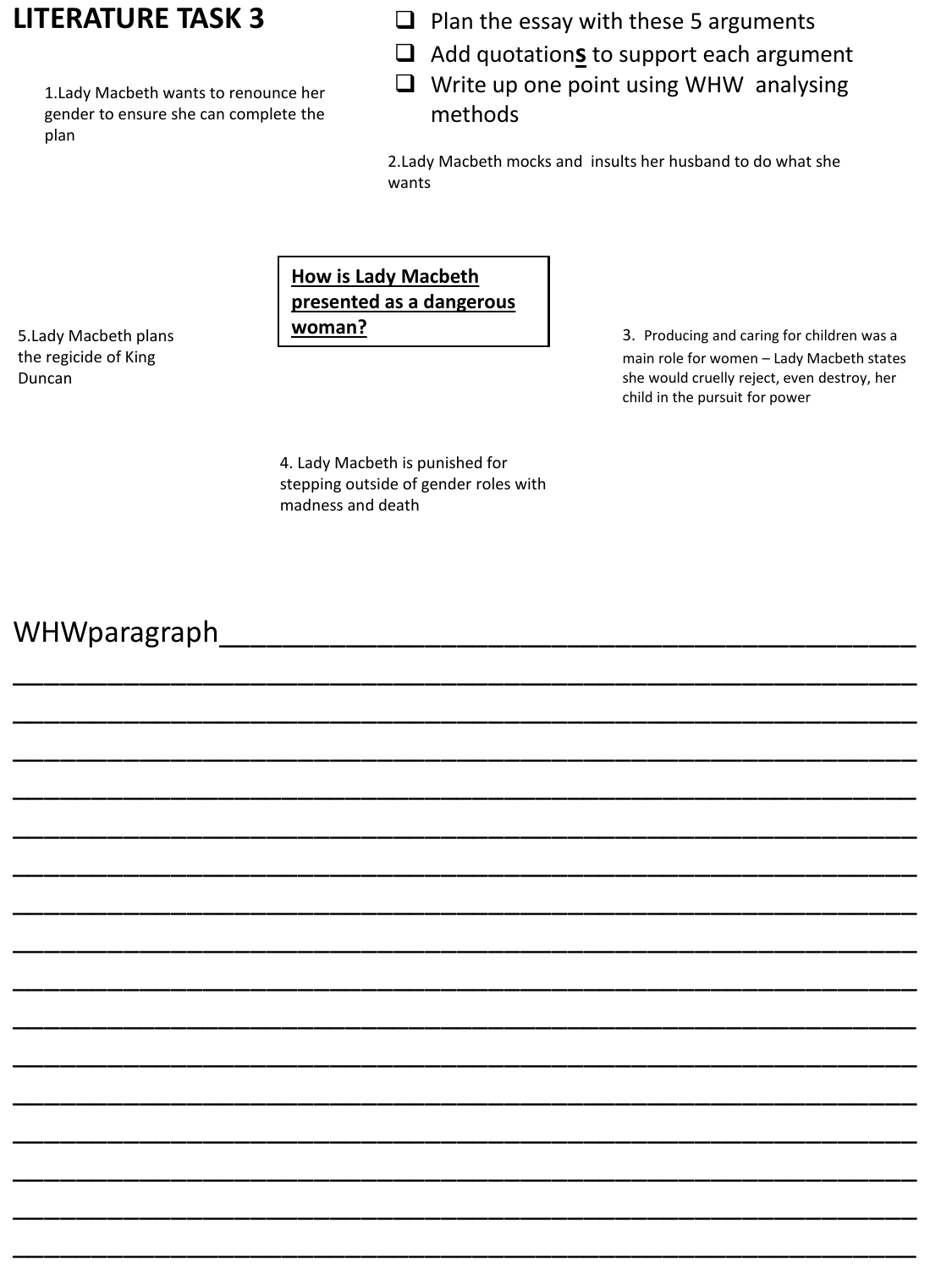## TASK 4 Learn these quotes to be tested in class. Cover it up and write from memory twice more please.

| Quote                                                | <b>Cover and write</b> | <b>Cover and write</b> |
|------------------------------------------------------|------------------------|------------------------|
|                                                      |                        |                        |
| Look on my works ye<br>Mighty and despair!           |                        |                        |
| Ozymandias                                           |                        |                        |
| Nothing beside remains                               |                        |                        |
| Ozymandias                                           |                        |                        |
| Marks of weakness, marks<br>of woe                   |                        |                        |
| London                                               |                        |                        |
| The hapless soldier's sigh<br>runs down palace walls |                        |                        |
| London                                               |                        |                        |
| It was an act of stealth                             |                        |                        |
| Prelude                                              |                        |                        |
| A huge peak, black and<br>huge                       |                        |                        |
| Prelude                                              |                        |                        |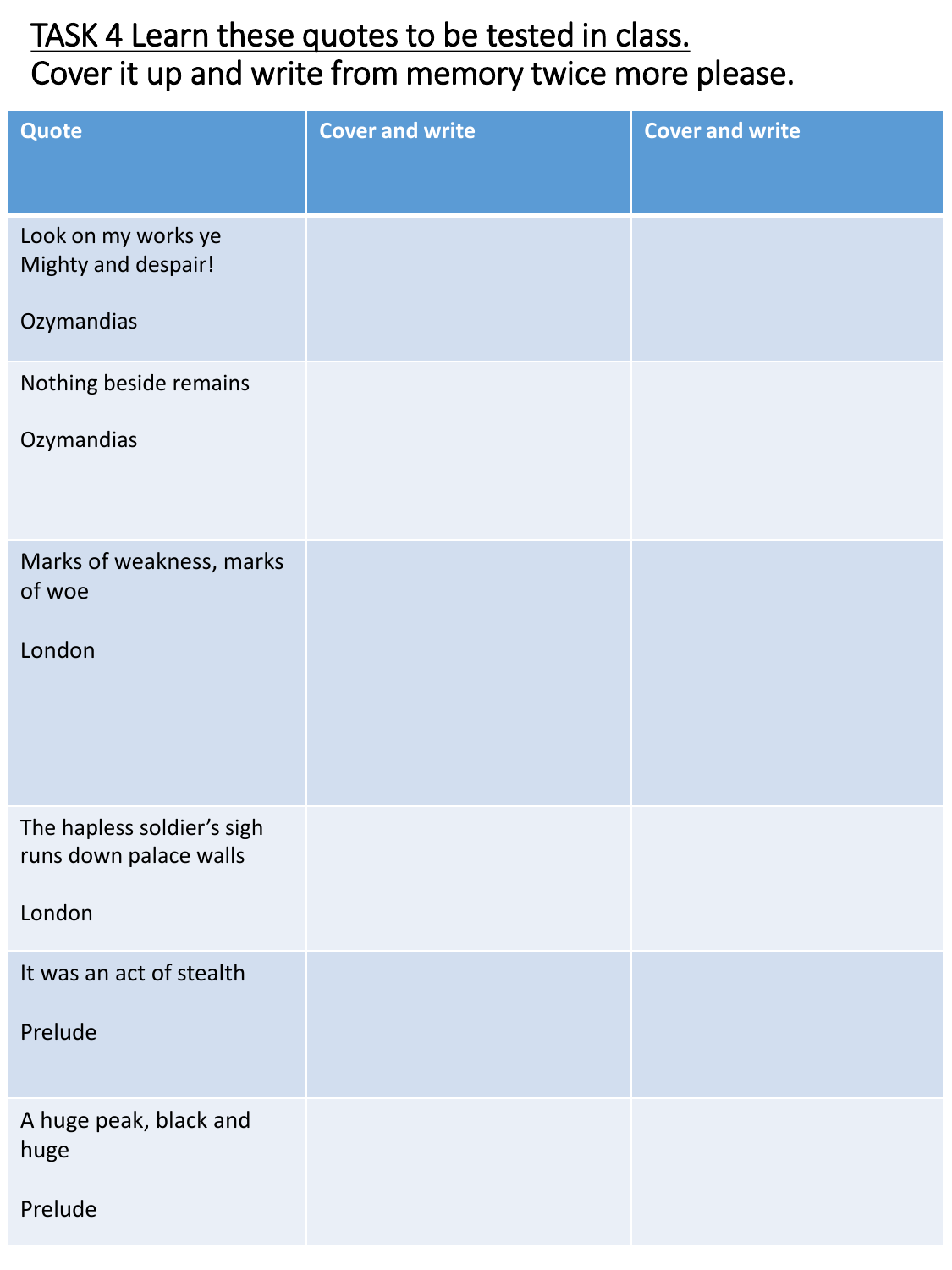#### **LITERATURE TASK 4**

Ozymandias- Human power does not last

- ❑ Plan the essay with these 5 arguments
- ❑ Add quotation**s** to support each argument
- ❑ Write up one point using WHW analysing methods

London – Governments and institutions abuse their power

Ozymandias- Rameses II is a tyrannical ruler

**How is the power of people presented in two poems?**

London – People think they are controlled but this is an illusion

Ozymandias – Time is more powerful than humans

London – the most vulnerable people in society are powerless

WHWparagraph

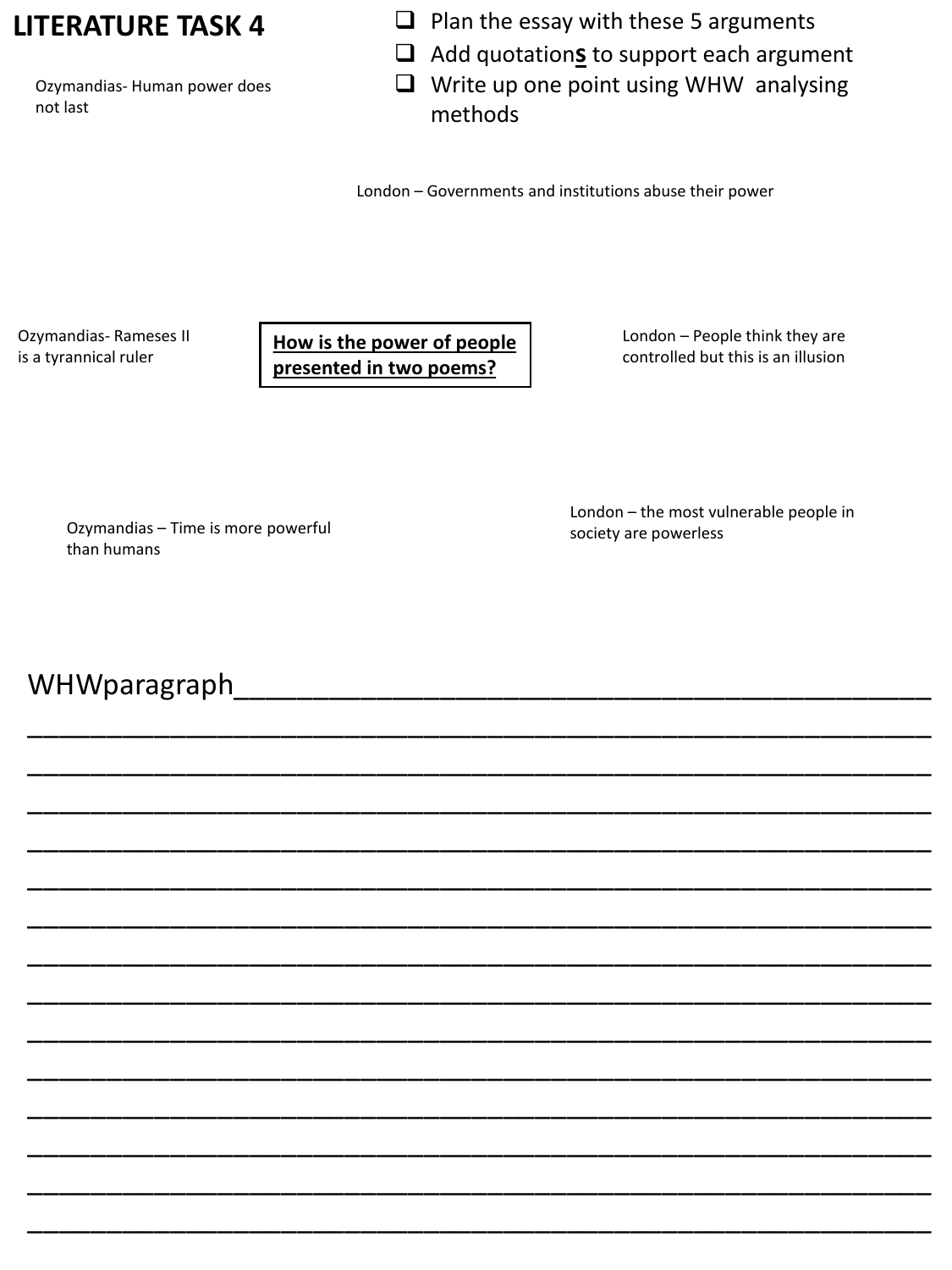## TASK 5 Learn these quotes to be tested in class. Cover it up and write from memory twice more please.

| Quote                                                  | <b>Cover and write</b> | <b>Cover and write</b> |
|--------------------------------------------------------|------------------------|------------------------|
| That's my last Duchess,<br>painted on the wall         |                        |                        |
| <b>MLD</b>                                             |                        |                        |
| I gave commands; then all<br>smiles stopped altogether |                        |                        |
| <b>MLD</b>                                             |                        |                        |
| Into the valley of Death                               |                        |                        |
| <b>COLB</b>                                            |                        |                        |
| Honour the charge they<br>made!                        |                        |                        |
| <b>COLB</b>                                            |                        |                        |
| The merciless iced east<br>winds that knive us         |                        |                        |
| Exposure                                               |                        |                        |
| All eyes are ice                                       |                        |                        |
| Exposure                                               |                        |                        |